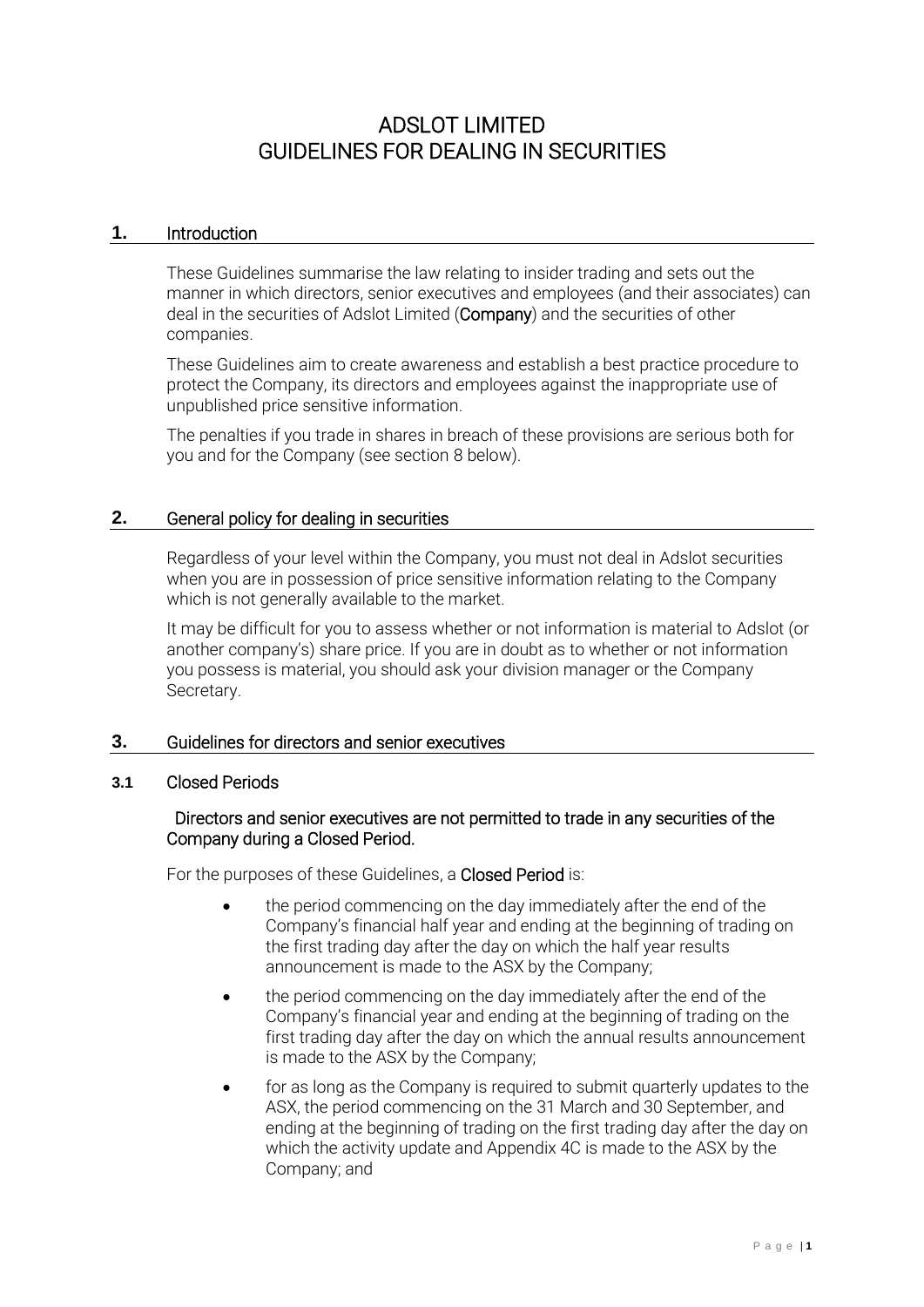any other period determined by the Board or the Company Secretary. The Company Secretary may impose a Closed Period by notice at any time in respect of any Company securities. The period may apply only to selected directors or senior executives. The Company Secretary will notify the affected persons of any applicable conditions and exceptions, if any.

Other employees should refer to section 4 below.

# **3.2** During other periods

At all other times outside the Closed Periods:

- (a) a director or the CEO of Adslot must inform and receive approval from the Chairman prior to undertaking a transaction;
- (b) the Chairman of the Board must inform and receive approval from the Board or the next most senior director prior to undertaking a transaction; and
- (c) other senior executives must inform and receive approval from the CEO prior to undertaking a transaction (see section 5.2 for a definition of 'senior executive').

A request for clearance will generally be answered within 48 hours.

# **3.3** No short-term dealing

It is contrary to the Company's policy for you to deal in Adslot securities on a short-term trading basis, except in circumstances of special hardship and with the approval of the Chairman or the CEO.

That is, you must not buy and sell Adslot securities within the period between Closed Periods (refer to sectio[n 3.1a](#page-0-0)bove for a description of Closed Periods).

# **3.4** Prohibition on hedging

All participants in an approved share or equity plan of the Company are prohibited from engaging in any conduct that seeks to secure the economic value attaching to a security granted under the relevant plan and remove the element of price risk inherent in the value of those securities, while the securities remain unvested.

Prohibited conduct includes, but is not limited to, writing put or call options over the underlying securities, dealing in derivative products or entering into other arrangements intended to hedge a 'profit' in those securities.

# **3.5** ASX notification by directors

Directors must notify the Company if there is a change in their security interests as soon as possible and, in any event, within 2 days of entering into a trade to enable the Company to comply with relevant timeframes under the Listing Rules in relation to notification of changes to directors' relevant interests.

Any director requiring assistance in this regard should contact the Company Secretary.

# **3.6** Disclosure of margin loan arrangements

Where a director or senior executive enters into a margin loan or similar funding arrangement in relation to securities in the Company, they must immediately disclose the key terms of any such arrangement to the Company Secretary. Information to be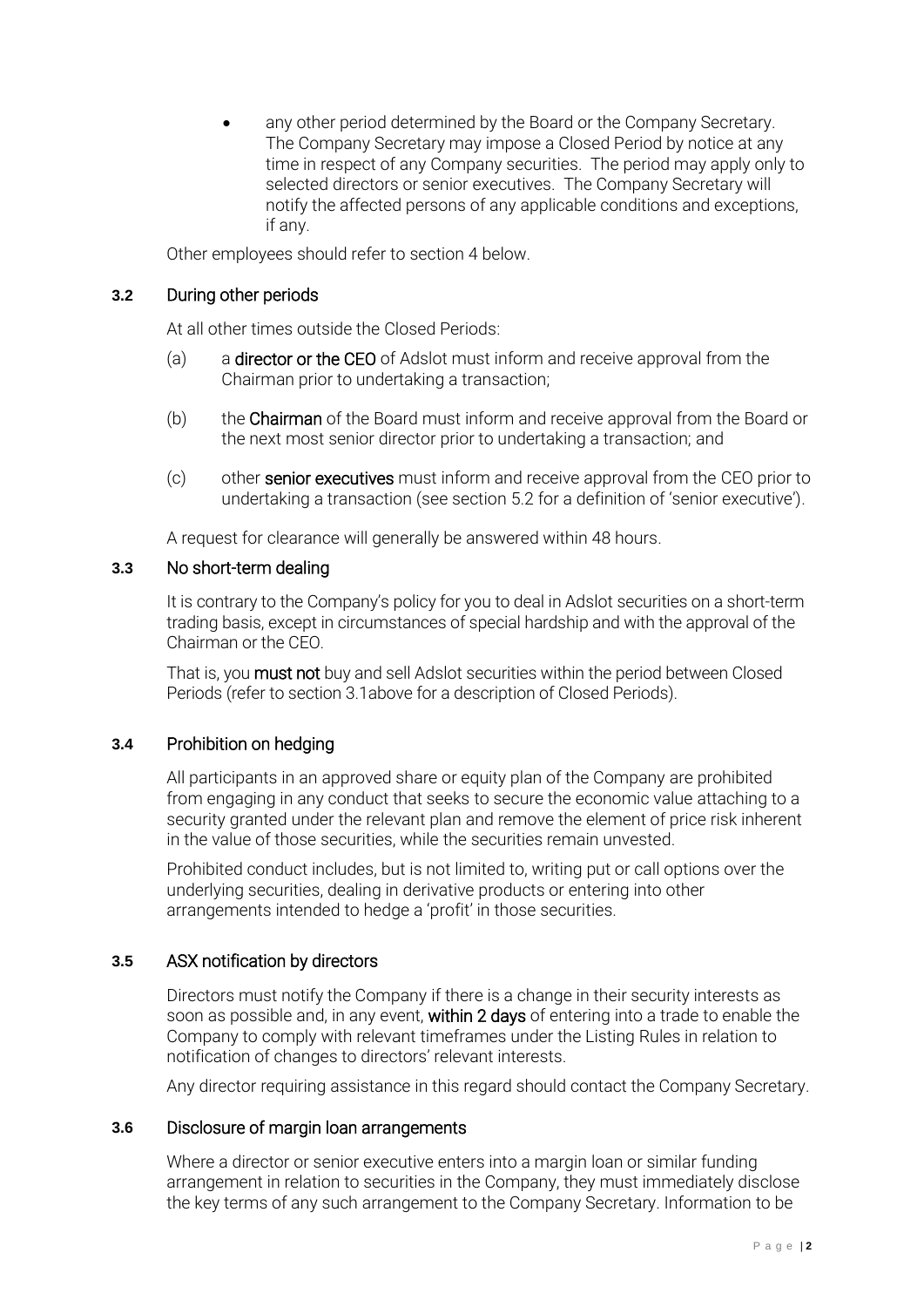disclosed will include, as appropriate, the number of securities involved, the trigger points, the right of the lender to sell unilaterally and any other material details.

The Company will disclose margin lending arrangements to the market where required by law or practice, having regard to the materiality of the arrangements to the Company and whether the information would, or would be likely to, have a material effect on the price or value of the Company's Shares.

# **4.** Guidelines for general employees

It is the responsibility of each employee to ensure that they observe the prohibition on insider trading, as outlined in section [5](#page-2-0) below.

Employees who are not involved in the management of the Company and who do not generally have access to price sensitive information may trade in Adslot securities at any time, provided that the employee:

- is not in possession of 'inside information' at the relevant time; and
- notifies the Company Secretary of the intention to trade, prior to trading.

# <span id="page-2-0"></span>**5.** Prohibition on insider trading

# **5.1** General rule

The Corporations Act prohibits 'insider trading'. A person is prohibited from dealing in securities where:

- (a) the person possesses information which is not generally available to the public;
- (b) that information may have a material effect on the price of securities of the relevant entity; and
- (c) the person knows or ought reasonably to know that the information is not generally available and, if it were, it might have a material effect on the price of securities.

The prohibition also extends to:

- (a) advising, procuring or encouraging another person to deal, or enter into an agreement to deal, in Company securities; and
- (b) directly or indirectly communicating the information to another person who you believe is likely to deal in, or procure another person to deal in, those securities.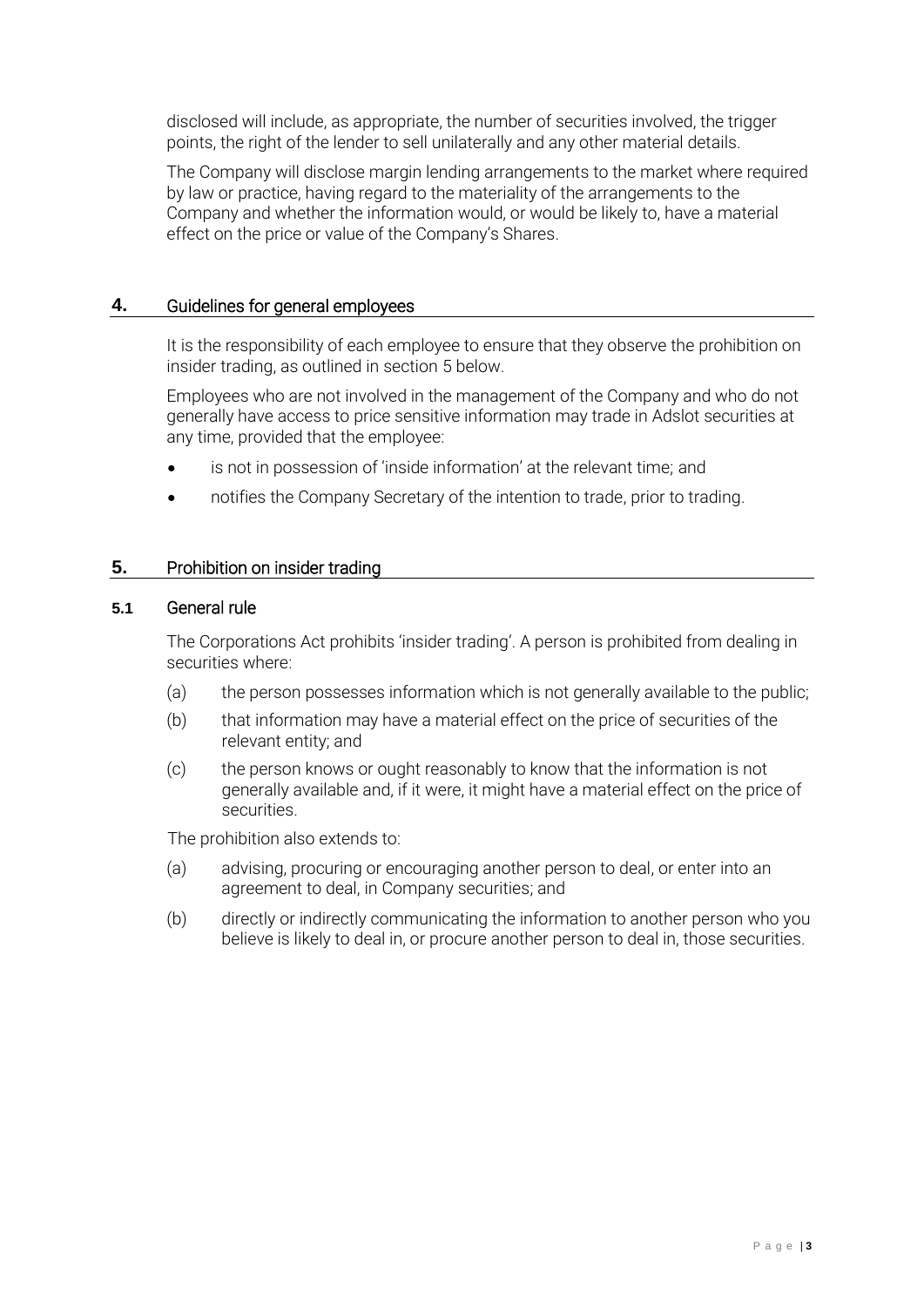# **5.2** Relevant terms

| <b>Securities</b>                             | The definition of securities in the Corporations Act is very<br>broad, and includes ordinary and preference shares,<br>options, debentures, convertible notes and any other<br>financial product able to be traded on a financial market.                                                                        |
|-----------------------------------------------|------------------------------------------------------------------------------------------------------------------------------------------------------------------------------------------------------------------------------------------------------------------------------------------------------------------|
| Dealing in securities                         | Dealing in securities is a broad concept and covers more<br>than simply buying or selling securities. It extends to<br>forward contracts, granting options and hedging<br>securities. It also extends to entering into an agreement to<br>do any of the above.                                                   |
| Generally available<br>information            | The prohibition on insider trading does not apply to<br>information that is generally available, that is where the<br>information is:                                                                                                                                                                            |
|                                               | readily observable;                                                                                                                                                                                                                                                                                              |
|                                               | made known in a manner that would, or would be<br>likely to, bring it to the attention of people who<br>commonly invest in Adslot securities or securities of<br>a kind similar to Adslot securities, and a reasonable<br>period has elapsed to allow the information to be<br>disseminated; or                  |
|                                               | able to be deduced, concluded or inferred from<br>those types of information.                                                                                                                                                                                                                                    |
| Information                                   | For the purposes of the insider trading provisions of the<br>Corporations Act, information is defined broadly and<br>includes matters of supposition and other matters which<br>are insufficiently definite to warrant being made known to<br>the public.                                                        |
| Inside information                            | Information is 'inside' if it is not generally available but<br>which, if it were generally available, a reasonable person<br>would expect it to have a material effect (upwards or<br>downwards) on the price or value of a security.                                                                           |
| Material effect on the<br>price of securities | Information is considered to be likely to have a material<br>effect on the price or value of securities of a company if<br>the information would, or would be likely to, influence<br>persons who commonly invest in securities in deciding<br>whether or not to subscribe for, buy or sell those<br>securities. |
|                                               | The following types of information would be likely to be<br>considered to have a material effect on a company's share<br>price:                                                                                                                                                                                  |
|                                               | information regarding a material increase or<br>decrease in Adslot's financial performance from<br>previous results or forecasts (eg changes to profit<br>results and distributions);                                                                                                                            |
|                                               | a proposed material business or asset acquisition or<br>sale;                                                                                                                                                                                                                                                    |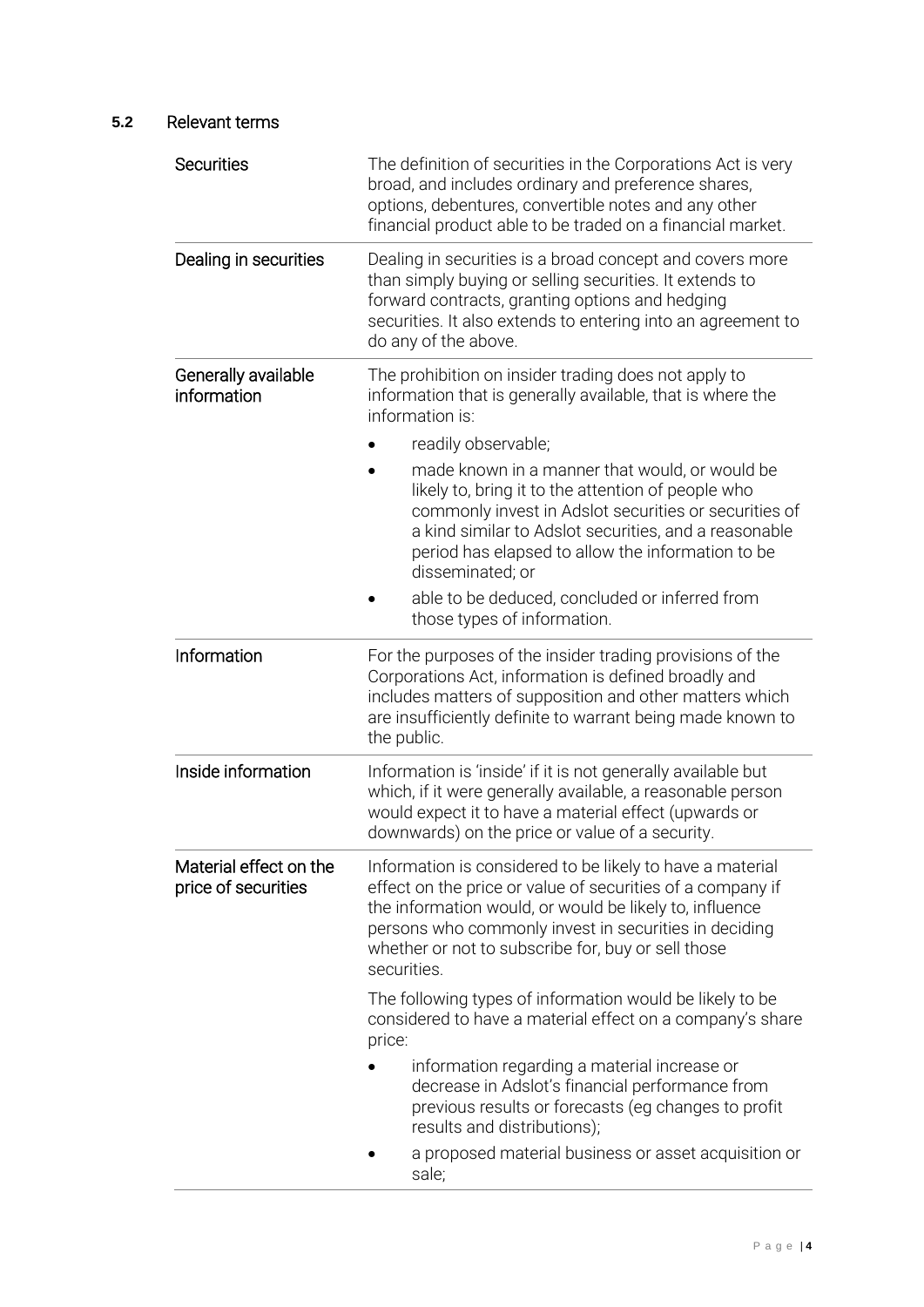|                  | proposed material legal proceedings to be initiated<br>by or against Adslot;                                                                                                                                         |
|------------------|----------------------------------------------------------------------------------------------------------------------------------------------------------------------------------------------------------------------|
|                  | regulatory action or investigations undertaken by a<br>$\bullet$<br>Government authority;                                                                                                                            |
|                  | the launch of a material new business; or                                                                                                                                                                            |
|                  | key changes to the Board or management of Adslot.<br>$\bullet$                                                                                                                                                       |
| Senior executive | A senior executive means the Company Secretary and<br>those employees who report directly to the CEO or who<br>are otherwise designated by the CEO from time to time as<br>employees to whom these Guidelines apply. |

# **5.3** Relationship to the continuous disclosure regime

Under the Corporations Act and the Listing Rules, the Company must immediately release to the ASX any information concerning it which may reasonably be expected to have a material effect on the price or value of the Company's securities, subject to limited exceptions.

Importantly, if a person deals in Adslot securities at a time when that person is aware of price sensitive information which, but for a carve-out to the Listing Rules, would need to be disclosed to the market, that person will be in breach of the insider trading provisions.

# **6.** Exemptions which allow you to trade

# **6.1** Permitted by law

The Corporations Act and the Corporations Regulations prescribe certain dealings or situations involving trading in securities that are exempted from the insider trading prohibition in these Guidelines. These exemptions will also apply to the Company, and include the following (list not exhaustive):

- (a) employee incentive schemes the application for, and acquisition under that application, of Company securities under a scheme established solely or primarily for the benefit of employees; or
- (b) underwriting arrangements entering into an underwriting agreement or subunderwriting agreement in respect of Company securities and applying for, acquiring or disposing of Company securities under that agreement, or any other transaction entered into by a person in accordance with certain obligations under an underwriting agreement.

# **6.2** During Closed Periods

- (a) Directors and senior executives can deal in Company securities during Closed Periods, subject to confirmation being obtained from the Chairman, in the scenarios set out in Annexure A.
- (b) However, if the director or senior executive is in possession of inside information, they will still be prohibited from dealing in Company securities even if one of the above scenarios exists.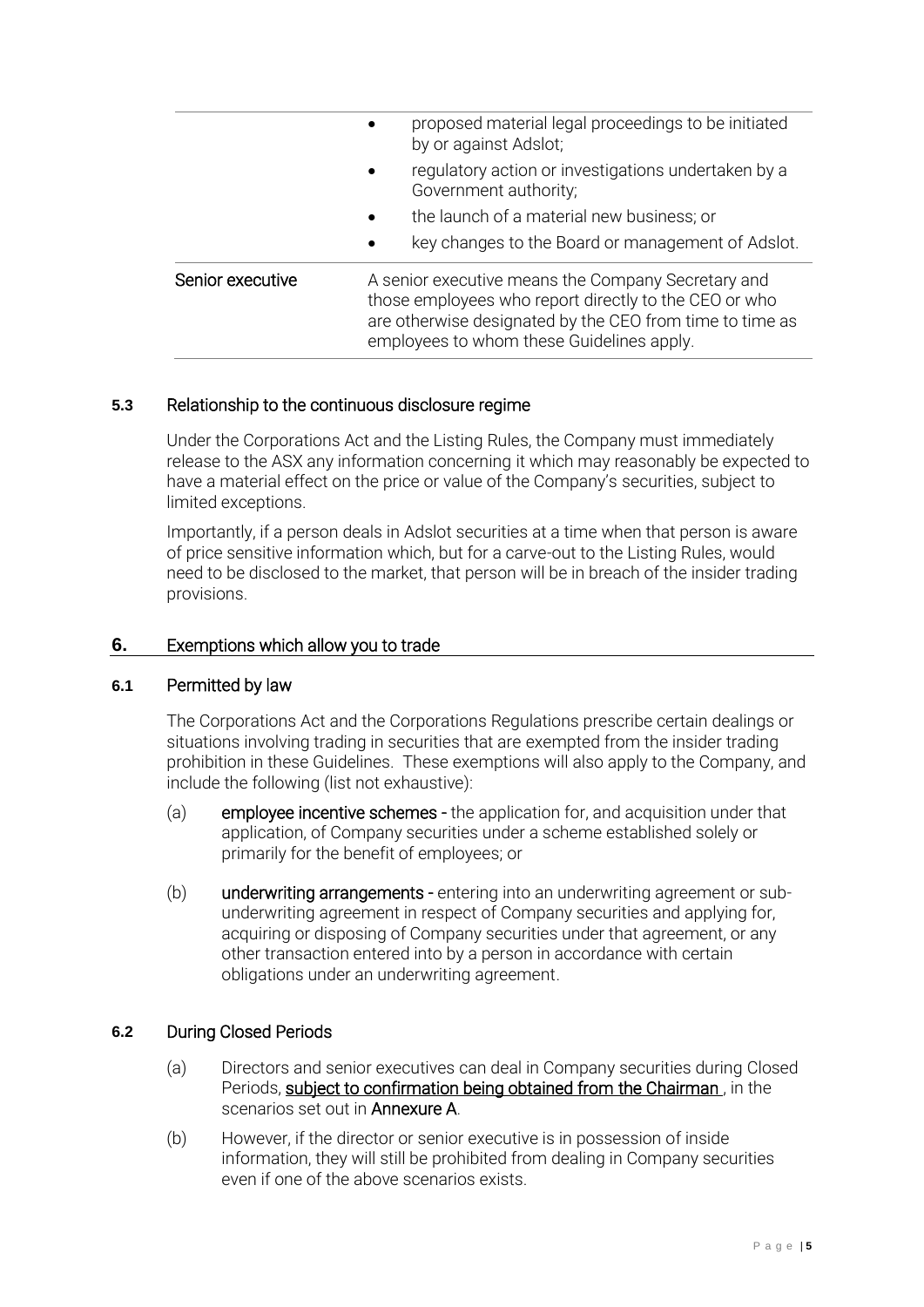# **7.** Securities of other companies

The prohibited conduct under the Corporations Act also extends to dealings in securities of other listed companies with which Adslot may be dealing (including the Company's customers, contractors or business partners) where an employee possesses 'inside information' in relation to that other company.

That is, if you are aware of information that is not generally available that may have a material effect on the price of value of another company's securities, you should not deal in the securities of that company.

You may come into possession of 'inside information' where you are directly involved in client relationship management or negotiating contracts. For example, if you are aware that the Company is negotiating a major transaction (whether a business acquisition or a business sale) with a listed company that may have an effect on the share price of that company, then you should not buy securities in the other company.

# <span id="page-5-0"></span>**8.** Penalties

The Company is committed to ensuring compliance with securities laws. Each employee, director and officer is, and will be held, responsible for the observance of these Guidelines. Any non-compliance will be regarded as serious misconduct which may entitle the Company to take corrective disciplinary action.

A breach of the insider trading prohibition may attract both criminal and civil penalties under the Corporations Act. It may also have a serious impact on the Company's reputation.

In Australia, the criminal penalties for a breach of the insider trading prohibition include:

- for an individual a fine of up to  $$220,000$  and a jail term of up to 5 years; and
- for a corporation  $-$  a fine of up to \$1,100,000.

The civil liability for a breach is up to \$200,000 for an individual and \$1,000,000 for a body corporate.

In addition, a person who is involved in a contravention of these provisions may be liable to compensate any person who suffers loss or damage because of the conduct.